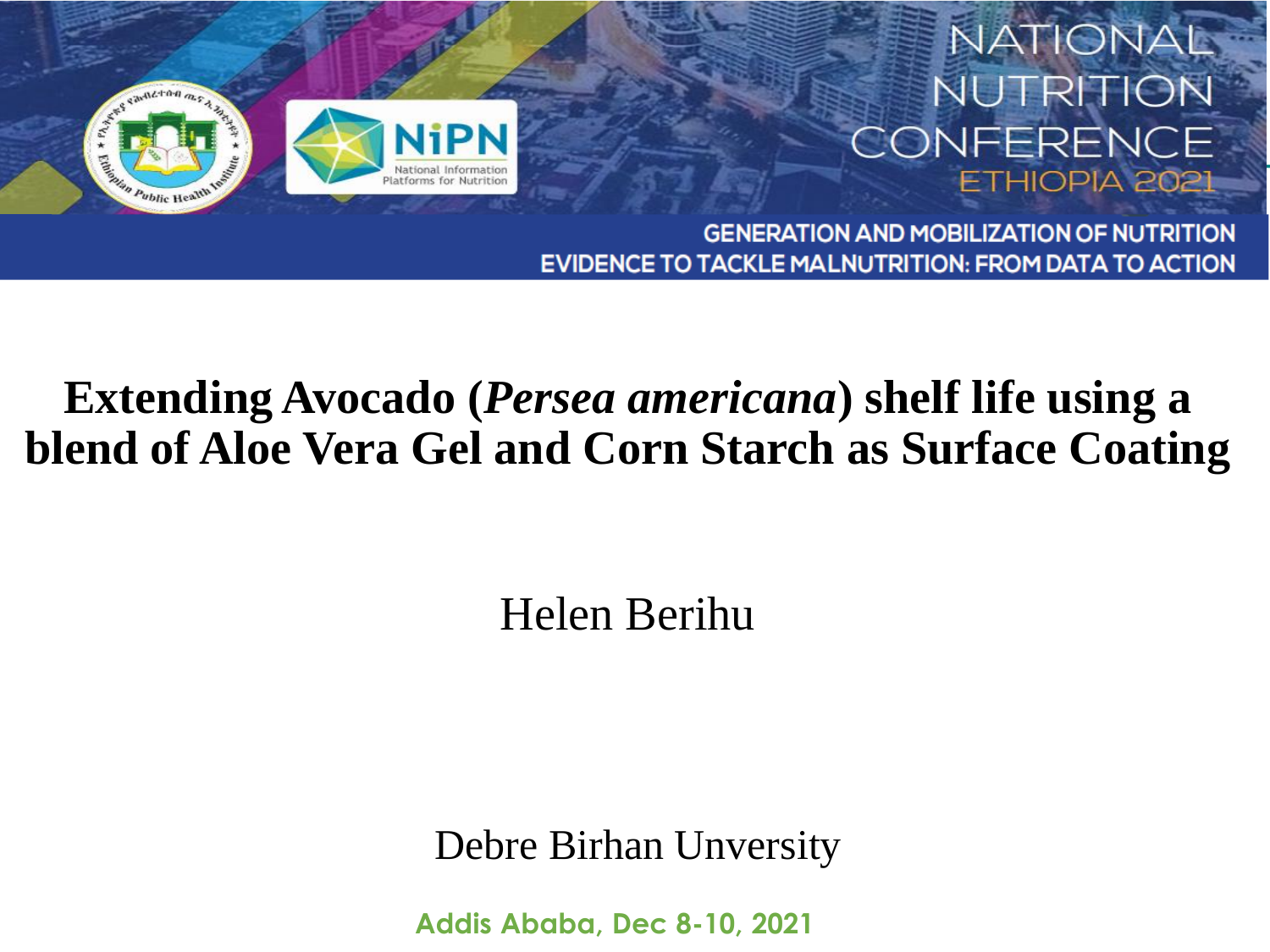## Introduction

- Avocado fruit is a tropical ever green climacteric fruit scientifically known as *Perseamericana.*
- It has a high fat content: 71 to 88%
- It is the most perishable commodities, has a very high rate of postharvest respiration, limited shelf life.
- Quality factors of any fresh produce contributing to the marketability are texture, colour, appearance, flavour, nutritional value and microbial safety.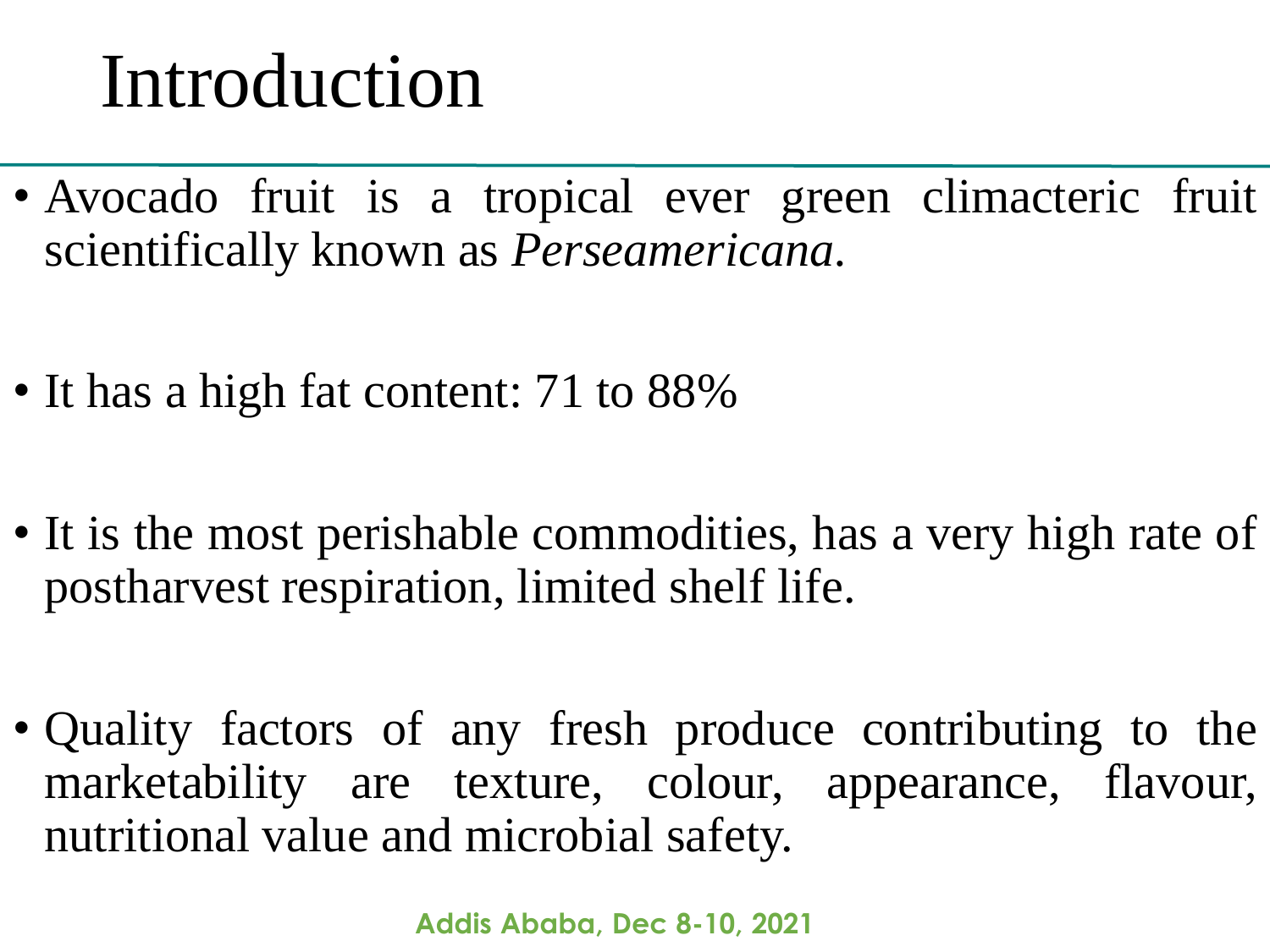## Introduction…

- Edible coatings are thin layers of edible material applied to the product surface in addition to or as a replacement for natural protective waxy coatings.
- Corn Starch as an edible coating exhibits several advantages, such as low cost, good filmogenic capacity, forming colourless and tasteless films with high oxygen barrier properties and mechanical resistance.
- Aloe Vera gel has been also proven as one of the best edible coatings because of its film-forming properties, antimicrobial actions, and biodegradability and biochemical properties.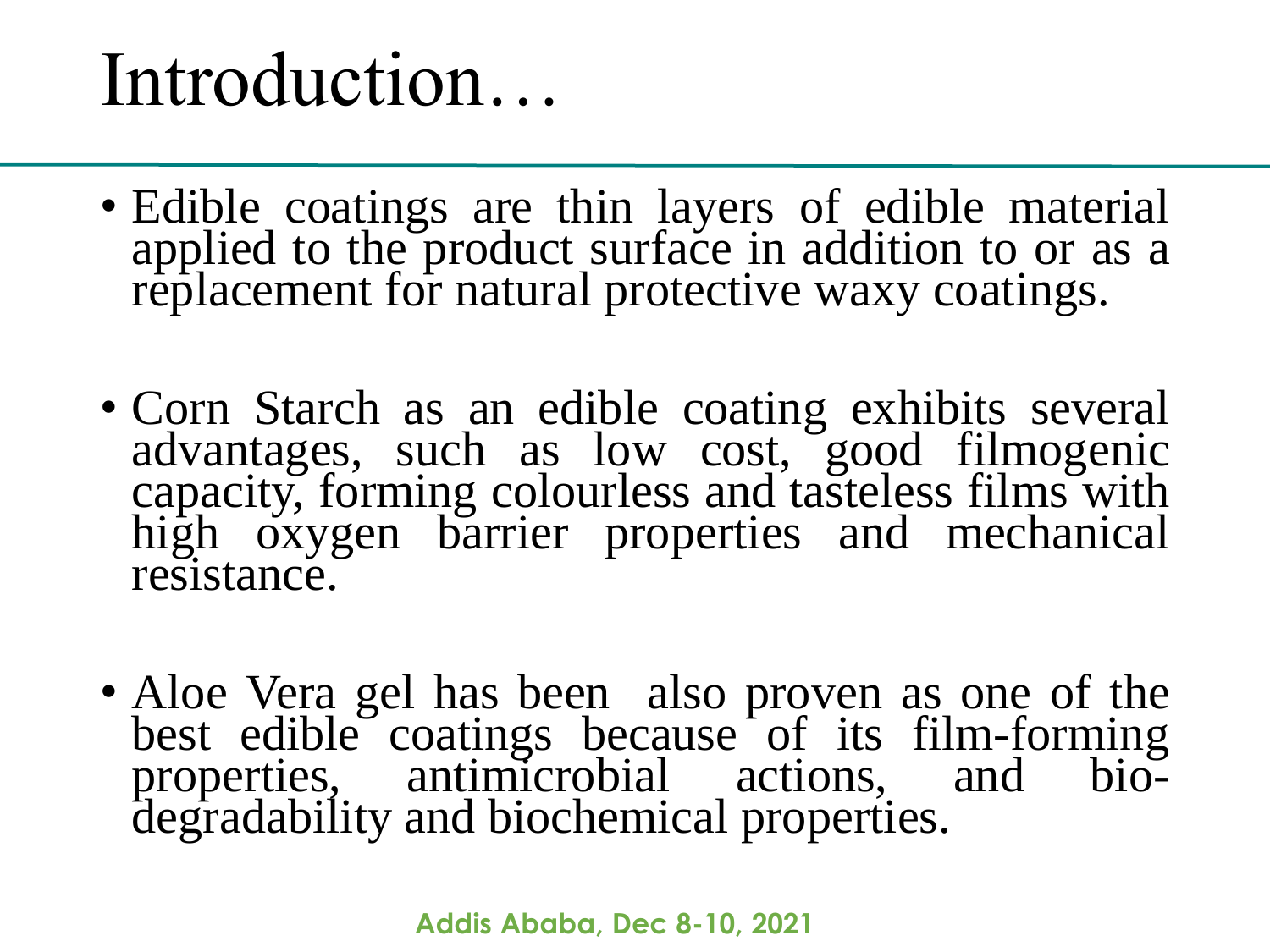# Materials and Methodology

#### **Materials**

• Fresh and well matured avocado fruit variety of Hass were collected.

• Sample was collected based on its shape, size, maturity stage in which the uniformity is useful in random selection of the sample

• Other raw materials used for coating were corn starch and Aloe Vera which were collected simultaneously.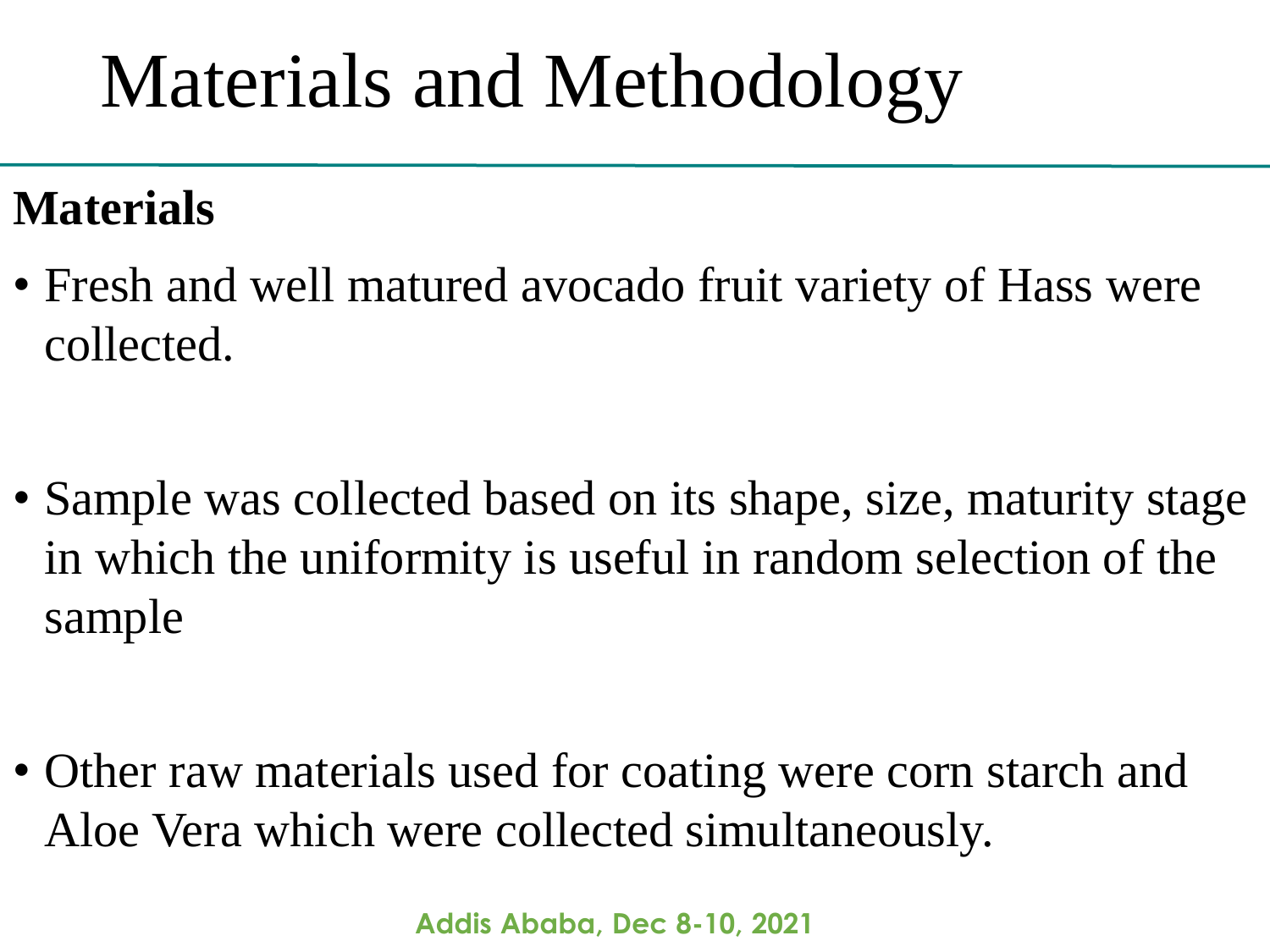# Materials and Methodology…

### **Preparation of coating film**

- Aloe Vera gel was separated from the outer cortex, the colourless gel like substance which is hydro parenchyma was blended with juice maker. This mixture was filtered to remove unwanted fibers. Then pasteurized at a temperature of  $70^0C$  for 45 minutes and cooled to ambient temperature and was ready for coating.
- Corn seed was milled and coating solution was prepared by dissolving starch in distilled water with agitation for 10 min at 90<sup>0</sup>C and it was ready for coating.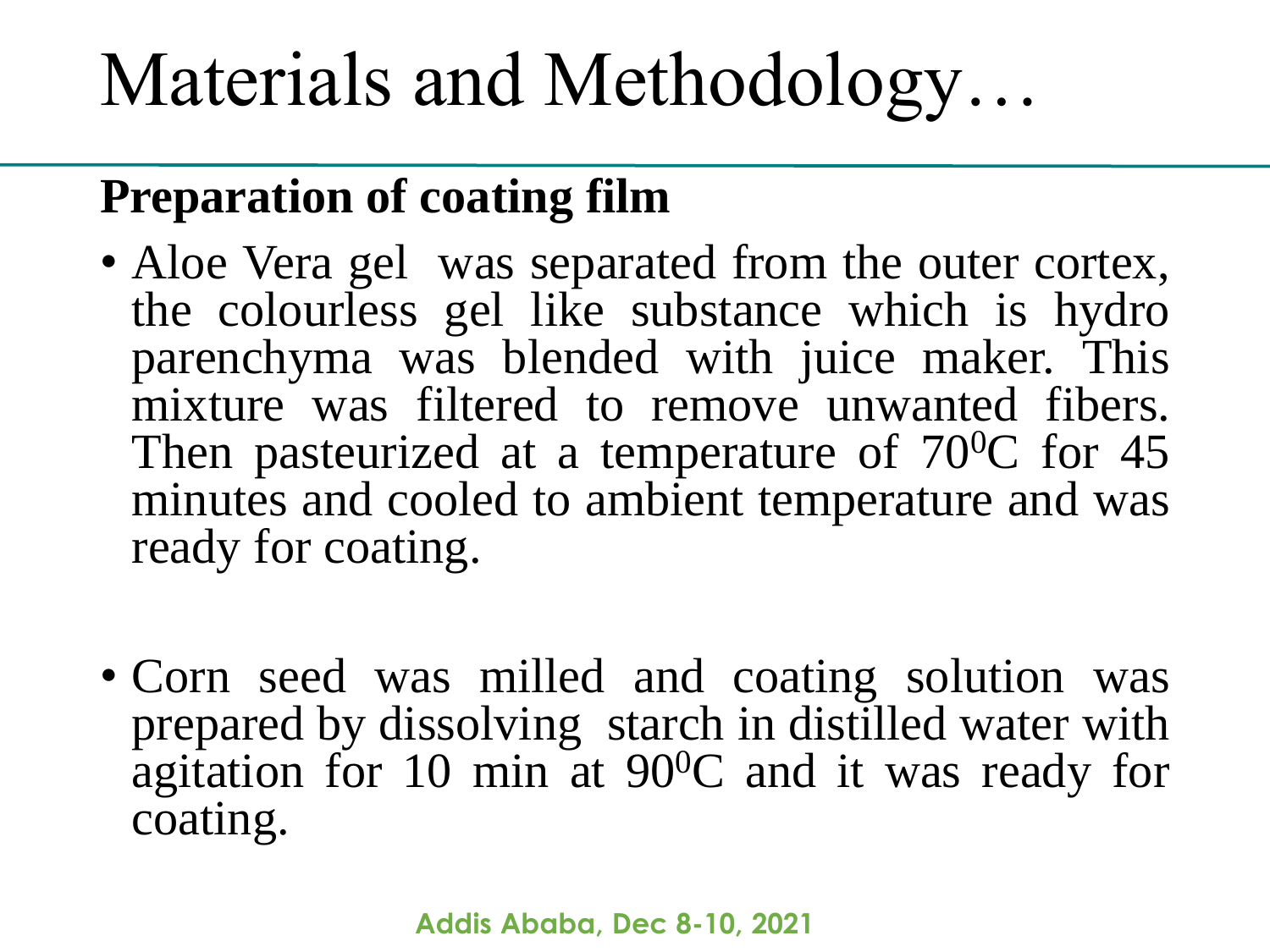# Materials and Methodology…

#### Table-1: Combination ratio of coating

| <b>Corn starch</b> | Aloe vera      |                           |                |
|--------------------|----------------|---------------------------|----------------|
|                    | 0%             | 1%                        | 2.5%           |
| 0%                 | $\mathsf{I}_0$ | $\mathbf{I}_{1}$          | $\mathsf{I}_2$ |
| 1%                 | $\mathsf{I}_3$ | $\mathsf{I}_4$            | $L_{\rm R}$    |
| 2.5%               | 6              | $\mathsf{L}_{\mathbf{z}}$ | $\mathbf{R}$   |

• **Method of avocado coating process:** After finding well dispersed solutions of coating, avocado was dipped into each combination ratio for 5 minutes then put it into a tray at ambient temperature to dry before storage. Then coated avocado was stored in cartoon bag at temperature of 25<sup>o</sup>C.

**Addis Ababa, Dec 8-10, 2021**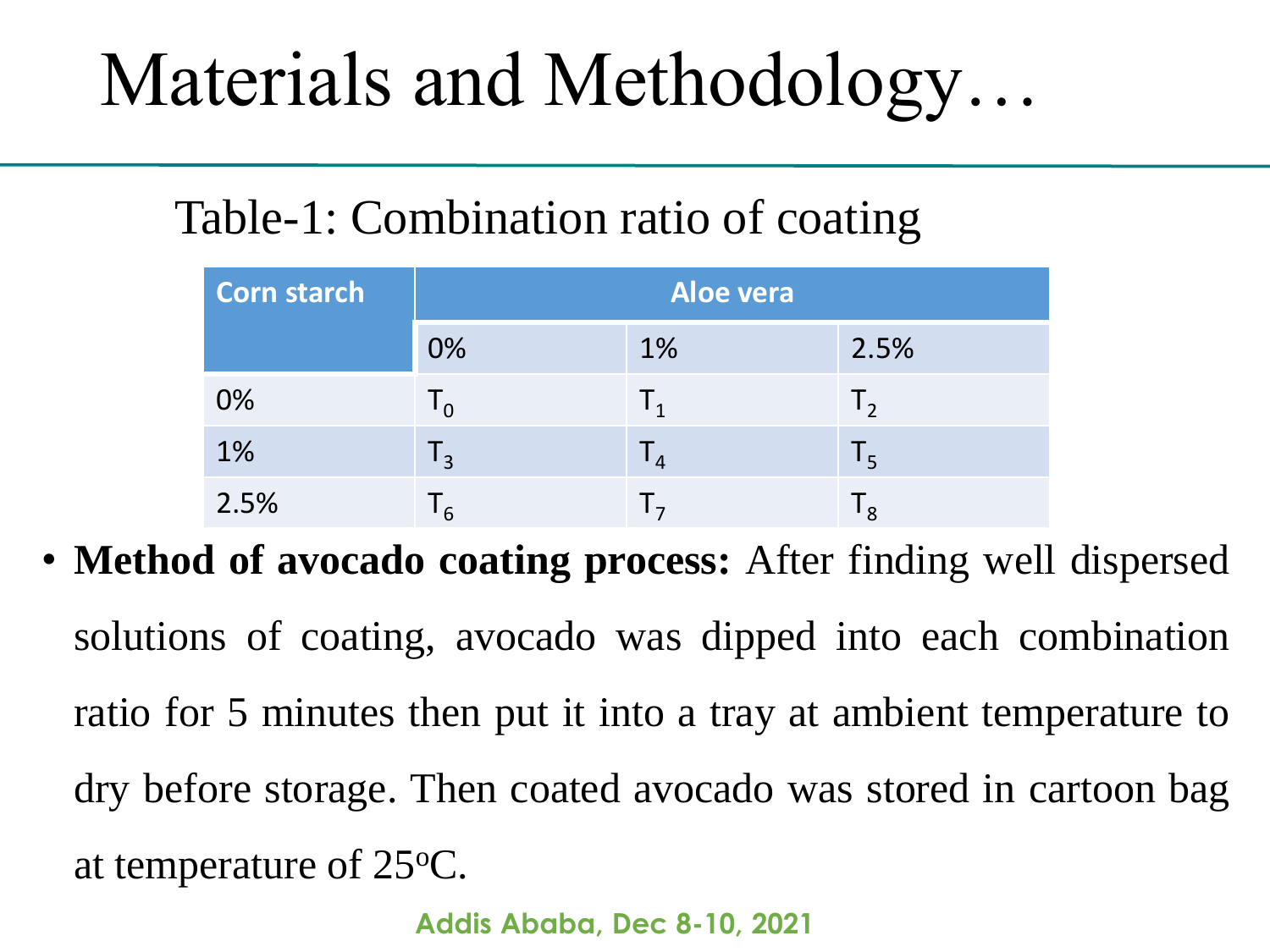# Materials and Methodology…

#### **Method of analysis**

- $\checkmark$ Physiological weight loss (%)
- Fruit firmness
- $\sqrt{F}$ ruit colour
- Total soluble solid
- $\sqrt{pH}$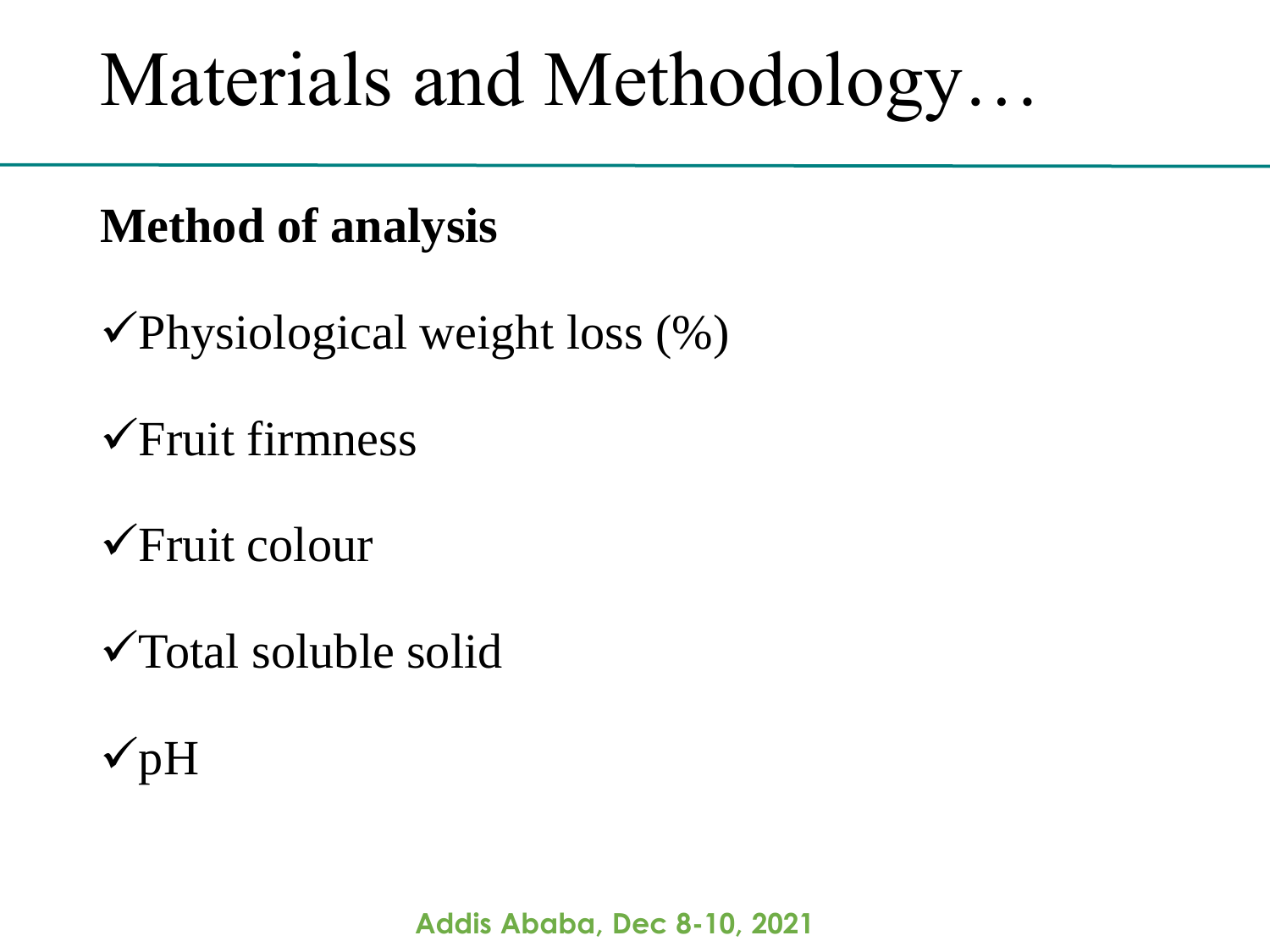### **Result**

- **Colour**: retention of coated avocados was due to delay in ripening of coated avocado.
- Aloe Vera gel coating material retarded the ethylene production rate, therefore, delaying
	- $\checkmark$  ripening,
	- $\checkmark$  chlorophyll degradation,
	- $\checkmark$  anthocyanin accumulation and
	- $\checkmark$  carotenoid synthesis
- corn starch has also possessed active compounds such as antimicrobials; on the other hand it also modify the internal gas composition by creating a modified atmosphere through the regulation of the gas exchange.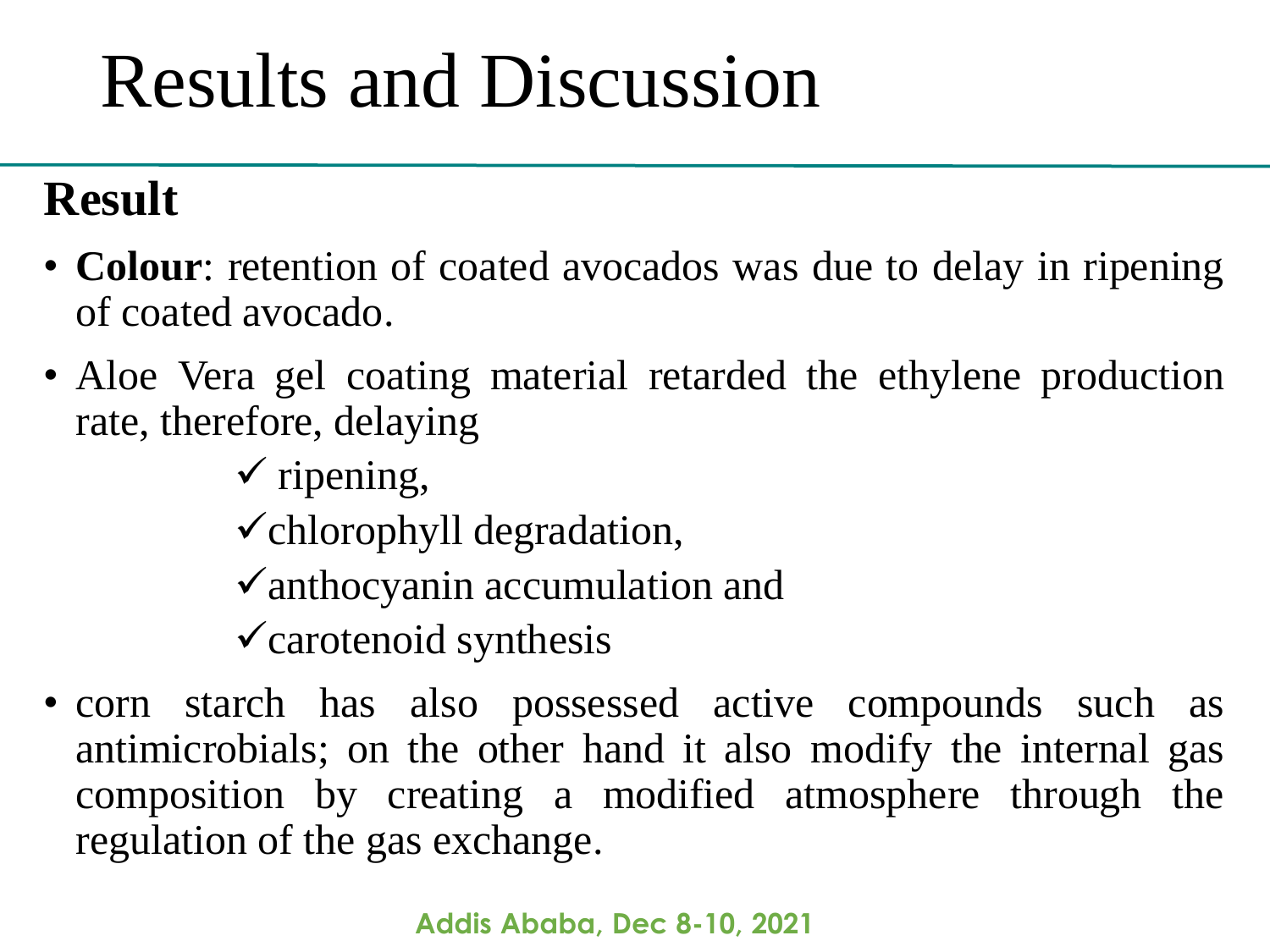#### **Weight loss**:

| <b>Coating Material</b>   | % weight loss |
|---------------------------|---------------|
| Aloe Vera                 | 9.56          |
| corn starch               | 16.89         |
| aloe Vera and corn starch | 9.48          |
| Control                   | 22.45         |

• This positive effect in terms of reduction of moisture loss may be due to the hygroscopic properties of Aloe vera gel and that allows the formation of water barrier between the fruit and the surrounding environment.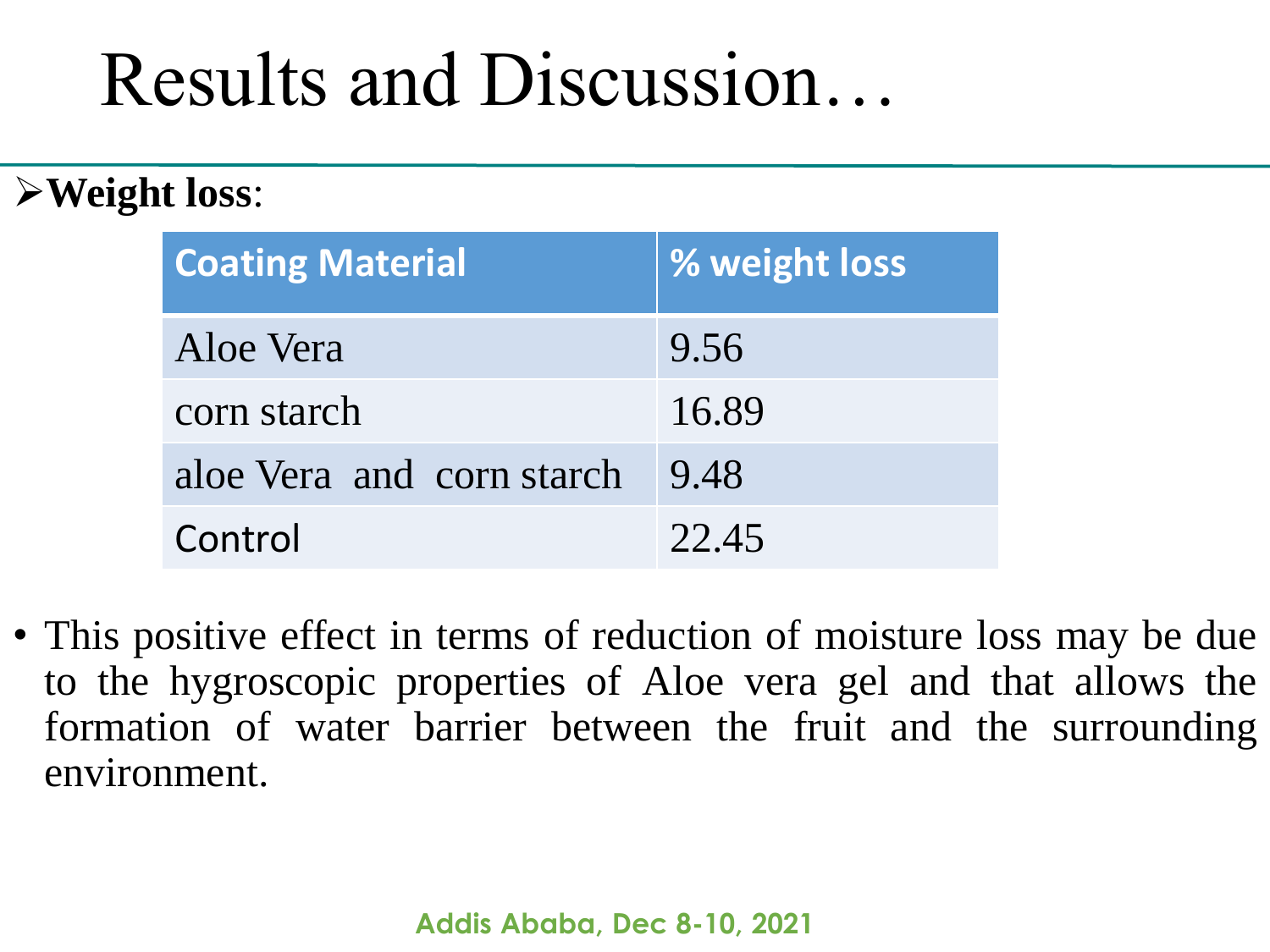- Additionally, Aloe Vera gel mostly composed of polysaccharide which is highly effective as a barrier against moisture loss.
- In the case of corn starch the reduction in weight loss was probably due to the effects of semi permeability property of coating material.
- Consequently the best result was obtained at the composite coating material. This may be due to the optimization of internal modified atmosphere of the avocado fruit with the activity of both aloe Vera gel and corn starch.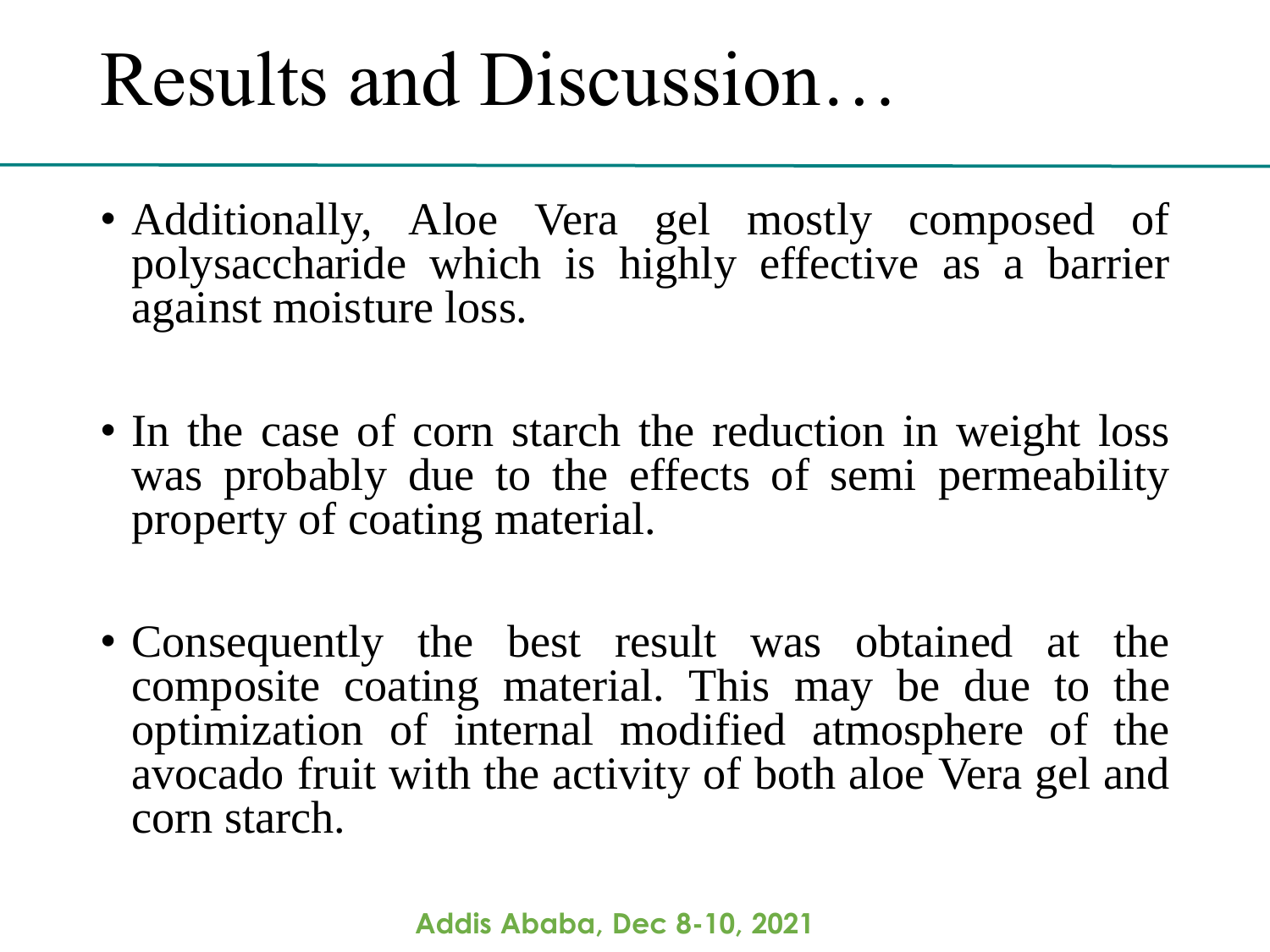- **Determination of PH:** value of control at the time of storage on the 25th day was 7.23, whereas aloe Vera was 7.03. while pH value of corn starch coated fruit was 7.15 and the composite aloe Vera and corn starch coated fruit was increased to 7.03.The increase in pH value may be due to break-up of acids with respiration during storage.
- **Firmness:** Surface coatings were found to cause higher retention of tissue firmness and the positive effect was attributed to the restriction in metabolic activities associated with cell wall degrading enzymes. The aloe Vera coating with or without corn starch showed significant retention in firmness of avocado fruits as compared to the uncoated ones.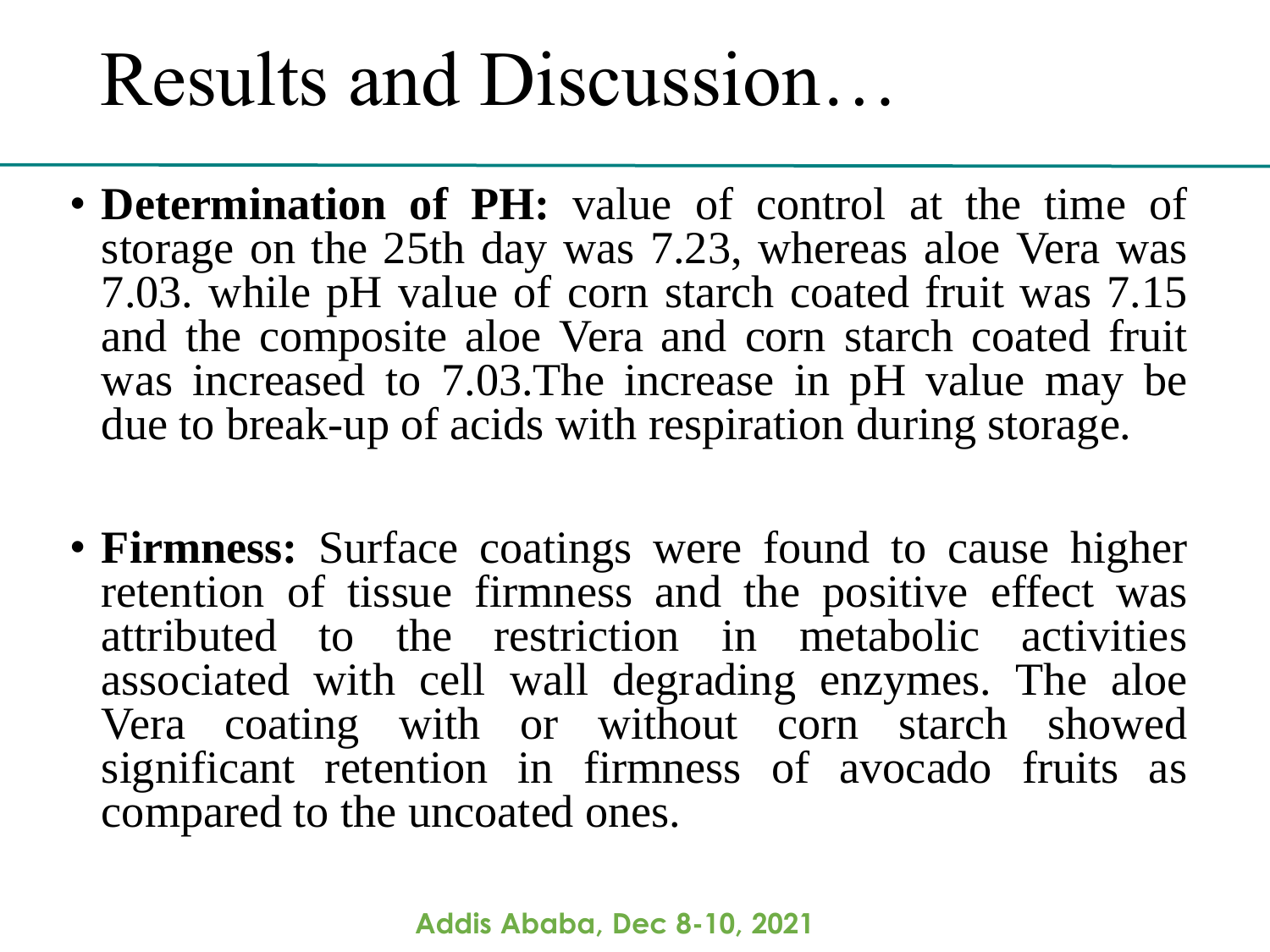• **Total soluble solid**: Significant (*p<0.05*) decrease in TSS content was observed in uncoated avocado than coated avocado during storage. Loss of TSS could be due to utilization of sugar in respiration and other metabolic activities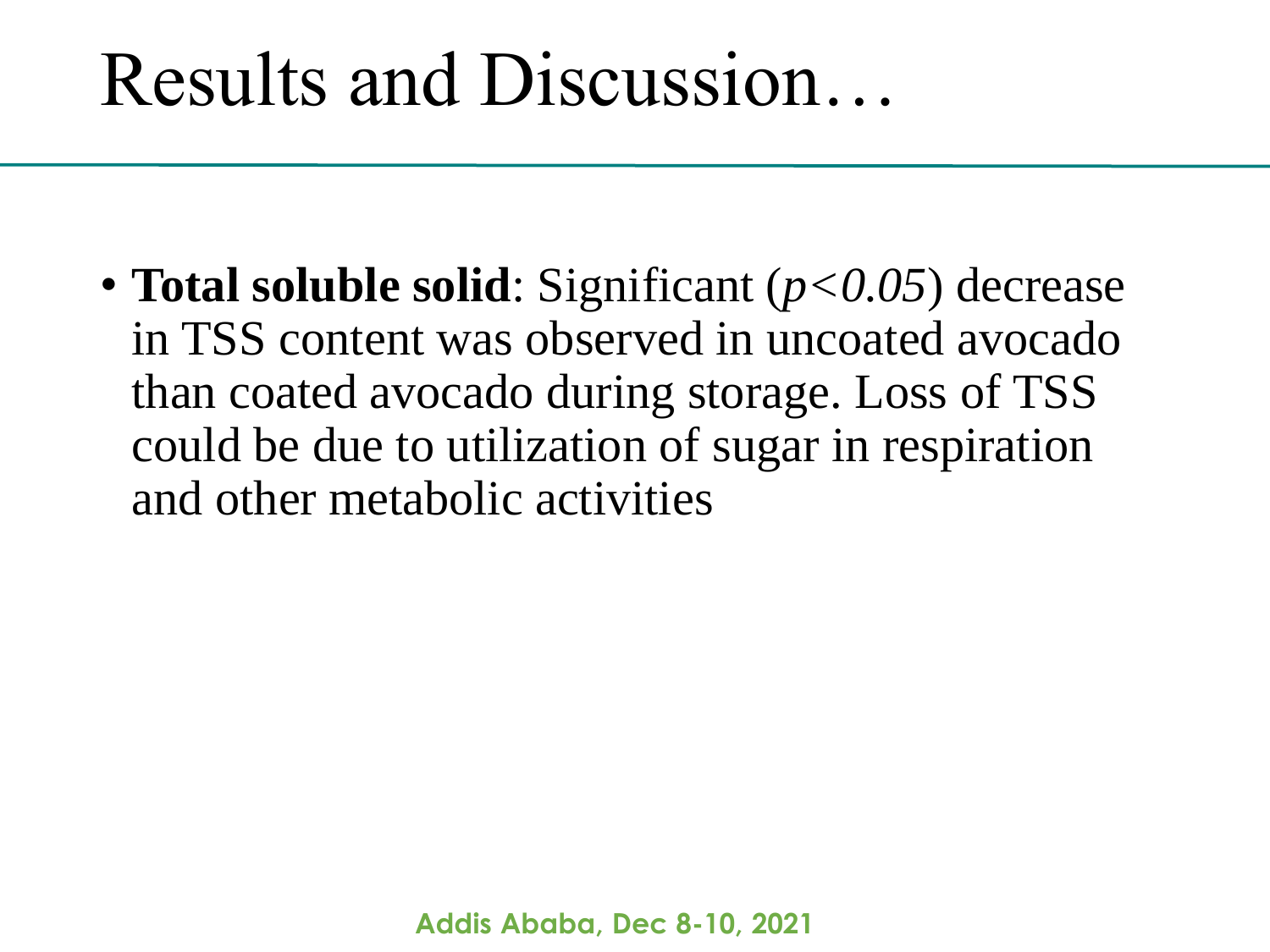### **Conclusion**

- From the result Avocado applied edible coating and stored at room temperatures had lower weight loss than avocado without edible coating;
- Aloe Vera gel delayed softening, total soluble solid, and maintained the quality of avocado fruit.
- The composite of the two coating materials has also retard ripening of the fruit which keeps the fruit longer storage time than the control.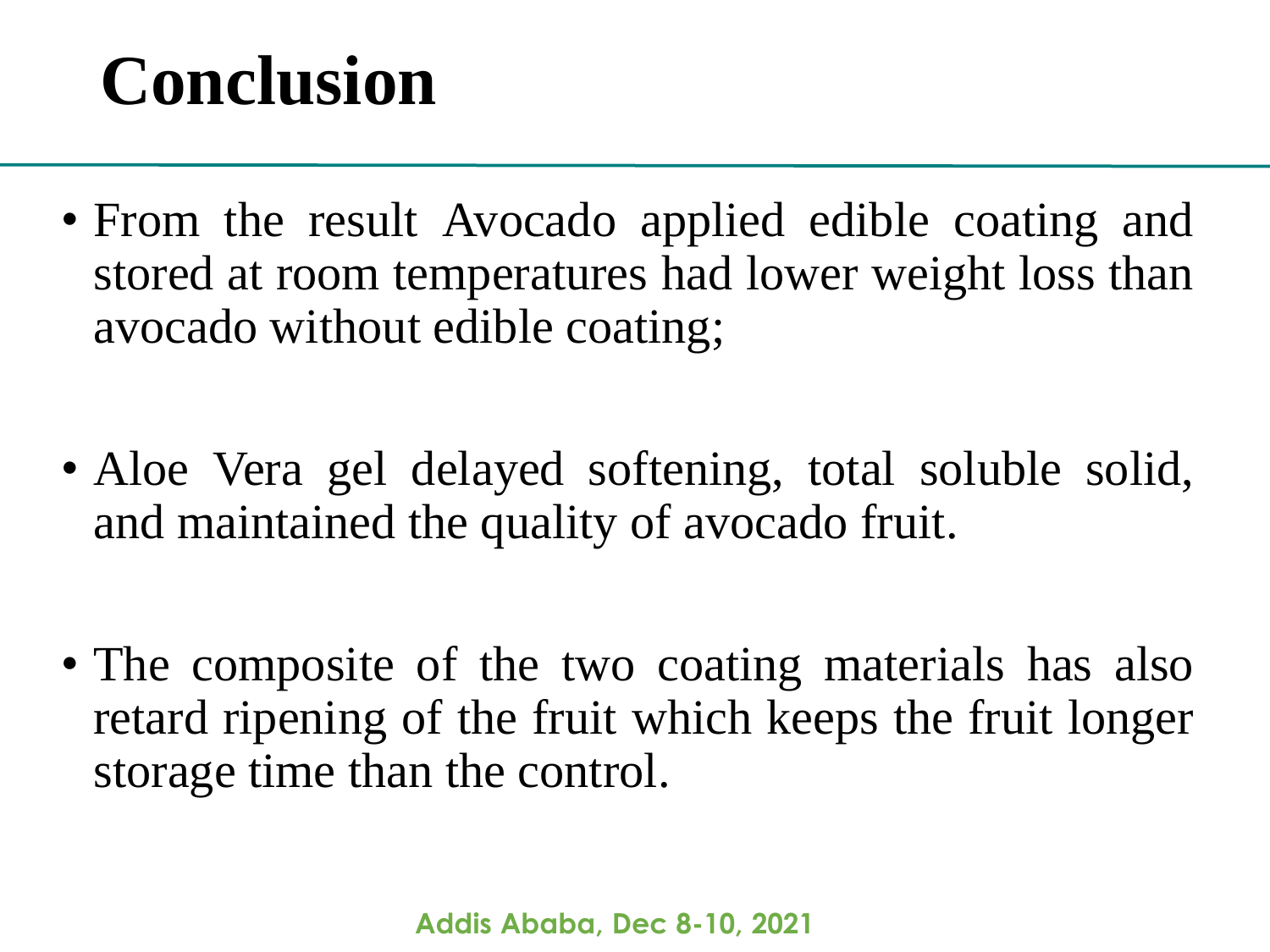# **Conclusion…**

- However, significant ( $p<0.05$ ) differences were observed among these coatings: composite of aloe Vera gel and corn starch was superior during storage maintaining avocado fruit in higher quality levels relative to other coatings.
- The quality maintenance and the storage life extension of avocado reveal that composite of aloe Vera gel and corn starch coating can be considered for commercial application during storage of the fruit